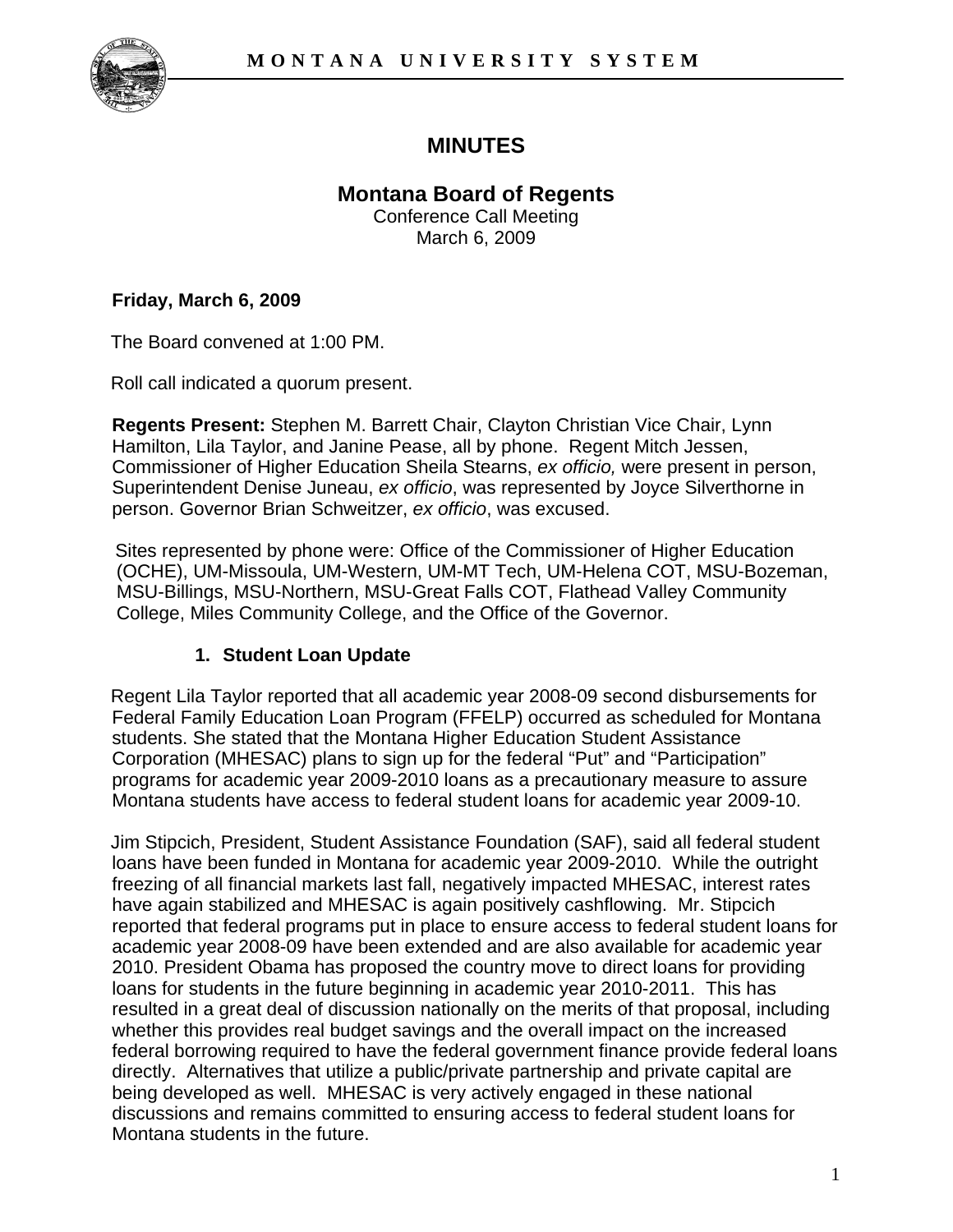

Commissioner Sheila Stearns informed the Board that she has had conversations with Senator Max Baucus' Office regarding the federal stimulus bill and higher education issues.

Bruce Marks, Director of the Montana Guaranteed Student Loan Program, reported that MGSLP and its various lending partners are ready and able to provide guaranteed student loans for the 2009-2010 academic year. MGSLP is in close contact with the various financial aid offices in the Montana University System and throughout the State.

## **2. Legislative Update**

• Budget Update

Deputy Commissioner Mick Robinson, Office of the Commissioner of Higher Education (OCHE), informed the Board that the House Appropriations Committee held executive action on section E of HB 2, which is the education portion of the budget bill. There were some changes made in the Montana University System budget including the removal of partial funding connected with distance learning, however that action has contingent voidness language, which means if there isn't funding in the stimulus bill (HB 645), then that funding amount will revert back to HB 2. The other major adjustment was the removal of the dollar amount that had been amended in during the subcommittee action to provide additional funding of \$1.2 million for the MUS agencies, including the Agriculture Experiment Station, the Extension Services and the Bureau of Mines. Currently, the Montana University System is \$5.6 million below the executive December 15 budget. Work remains to be done regarding community college funding, educational units in program 9 of the Montana University System budget, and tribal non-beneficiary funding. Deputy Commissioner Robinson stated that HB 645 is the budget bill that addresses the economic stimulus bill funding.

Commissioner Stearns clarified that the community colleges are down \$1.3 million, the other educational units are down \$3.6 million and the agencies are down \$.5 million from the December 15 executive budget present law adjustments.

• The Delta Project on Postsecondary Costs

Commissioner Stearns said this most recent data shows Montana is 50<sup>th</sup> at UM and MSU in educational expenses per student, which can also be interpreted as number one in the nation in efficiency.

Deputy Commissioner Mary Sheehy Moe added that Vermont is the only state that has a smaller state share to student share than Montana.

• Enrollment report

Commissioner Stearns told the Board that enrollment is up 3% throughout the system. She said that during downward economic trends, enrollment tends to increase. As a result of lower state funding per student, it is necessary for Montana to depend largely on tuition to cover the costs. Commissioner Stearns said the university system always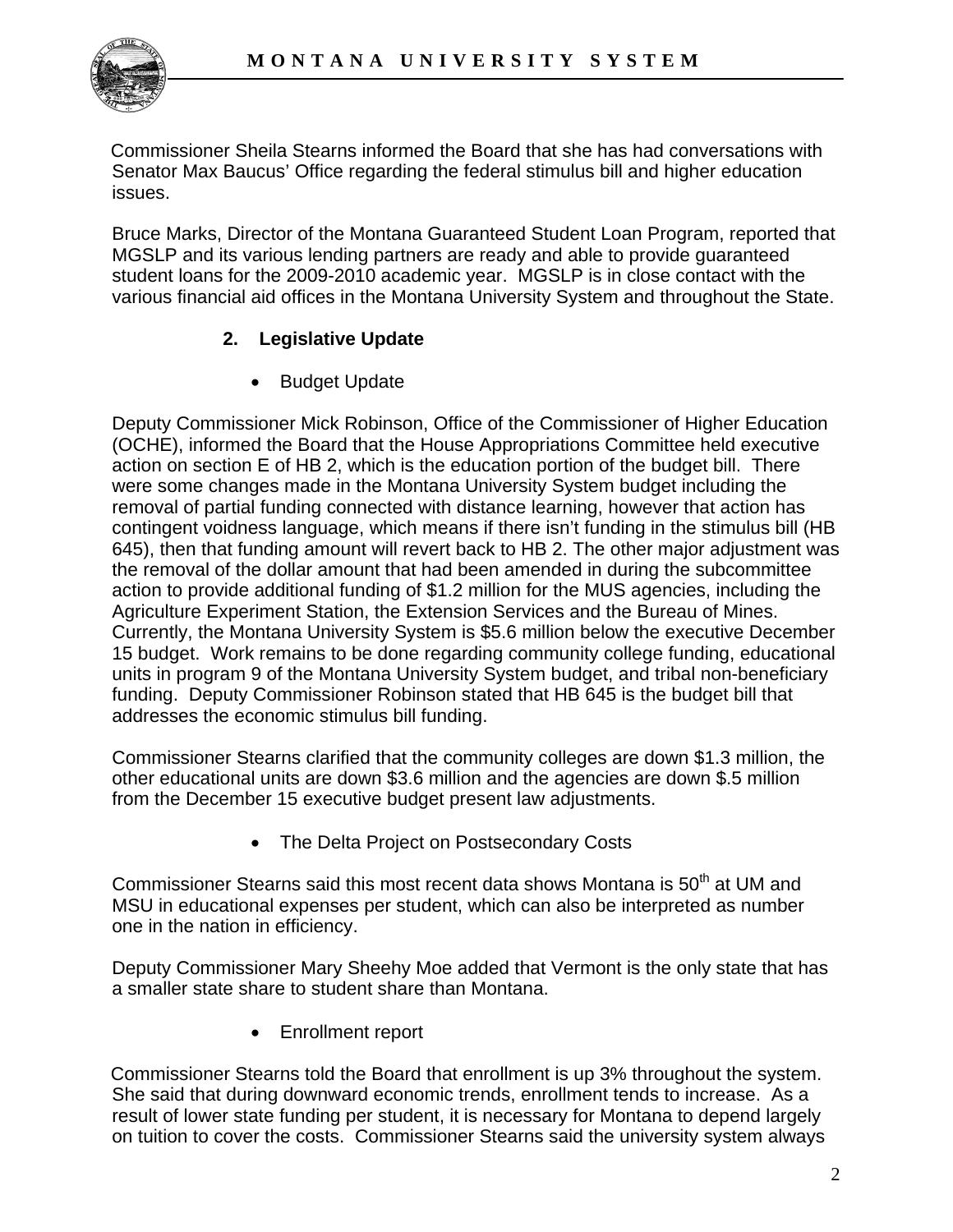

needs to measure affordability against quality and efficiency.

#### **3. Economic Stimulus Update**

Dr. Brad Eldredge, OCHE, said the Montana University System is beginning to see the first stimulus money come into the system. MSU received a grant to do research for the Department of Housing and Urban Development. UM has had inquiries from the National Institutes of Health regarding their application for some equipment. The federal government will not co-mingle the stimulus money with other funds, so we will be able to track the stimulus money as it comes into the system.

#### **4. Other**

- Staff and Compensation (Consent Only from March 6 Postponed Board meeting)
	- a. OCHE ITEM 142-100-R0309
	- b. UM-Missoula ITEM 142-1000-R0309
	- c. MSU-Billings ITEM 142-2700-R0309
	- d. MSU-Northern ITEM 142-2800-R0309
	- e. Revised Policy 205.1, Appointment of Presidents ITEM 142-105-R0309 (Reviewed as part of OCHE comprehensive policy review)
	- f. Authority for Employee Equity Interest and/or Business Participation under Policy 407; UM-Missoula ITEM 142- 1012-R0309

Cathy Swift, Chief Legal Counsel, OCHE, explained that the policy 205.1 retains the regents' ultimate authority over the process and the authority to hire the presidents while delegating to the commissioner the authority to hire an outside search consultant and appoint the internal presidential search committee.

Regent Lila Taylor moved to defer items a & b to the March 19-20, 2009 Board of Regents meeting.

Regent Barrett moved approval of items c-f.

Motion passed 6-0.

The meeting adjourned at 1:50 AM.

**Posted on Approved by the Board of Regents on** 

\_\_\_\_\_\_\_\_\_\_\_\_\_\_\_\_\_\_\_\_\_\_\_\_\_\_ \_\_\_\_\_\_\_\_\_\_\_\_\_\_\_\_\_\_\_\_\_\_\_\_\_\_\_\_\_\_\_\_\_\_